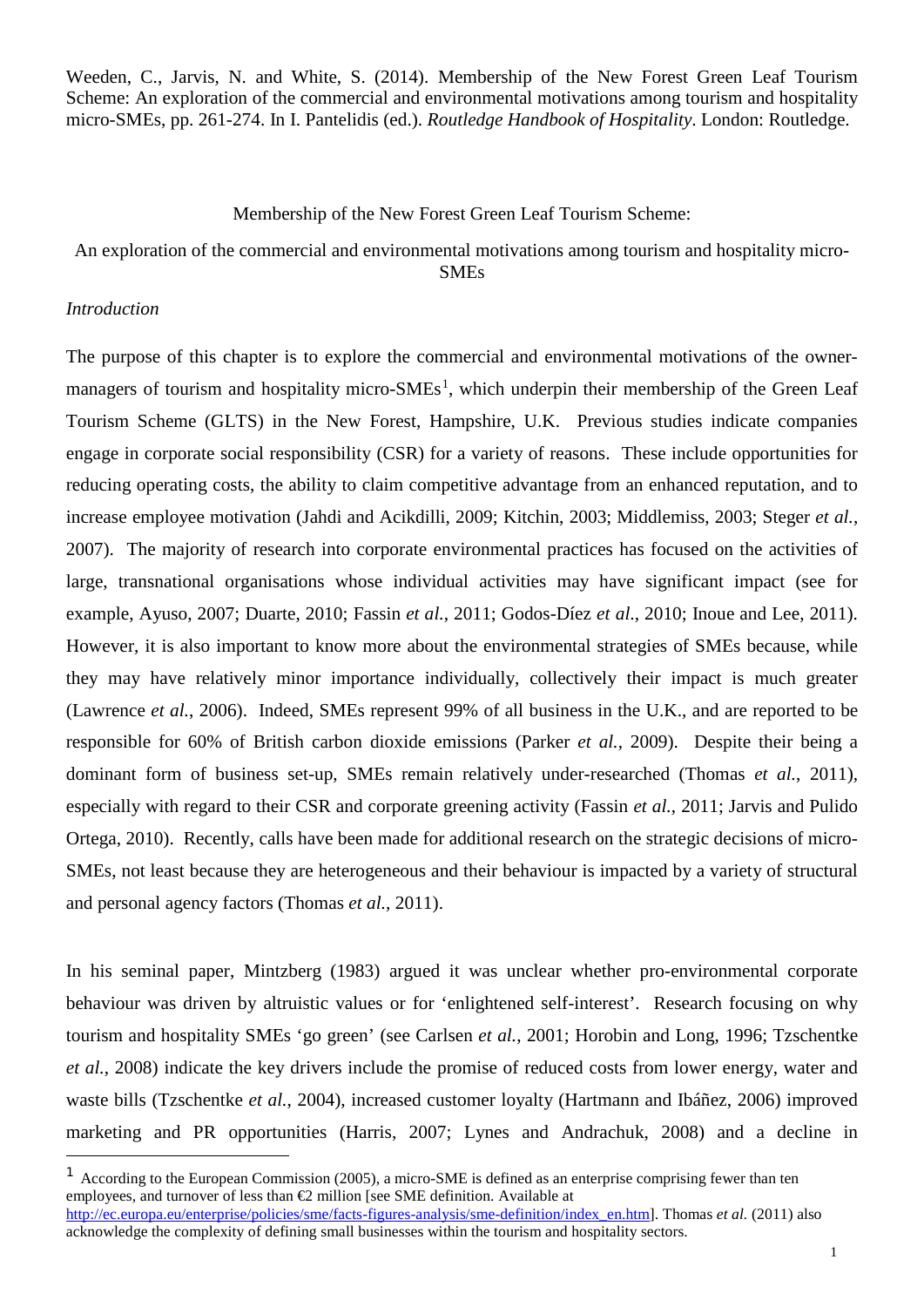environmental impact (Haaland and Aas, 2010; Jarvis *et al.*, 2010; Tzschentke *et al*., 2004; 2008). The barriers to adopting environmental practices include owner-managers not believing they have a significant impact on the environment (Lawrence *et al.*, 2006; Parker *et al.*, 2009), a lack of expertise in adopting pro-environmental measures, and the high cost of investing in green technology with little perceived financial benefit (Lawrence *et al.*, 2006). Additional challenges facing businesses keen to incorporate environmental practices include consumer confusion and/or scepticism over 'green wash' (Font, 2002; Miller *et al.*, 2010), high levels of bureaucracy (Jarvis *et al.*, 2010), the importance of quality, choice and price over a company's green credentials in consumer decision-making (Bramwell and Alletorp, 2001; Weeden, 2005), and a seeming hesitancy by some businesses to promote their sustainable activity, also known as 'green muting' (Makower, 2009).

Whilst the greening of tourism and hospitality SMEs has been the subject of some academic interest, little is known about the personal motivations of owner-managers operating in the U.K. who have adopted environmental practices. Largely, research has explored the role of values and lifestyle orientation among tourism and hospitality entrepreneurs in Australia and New Zealand with regard to their business motivations (see for example, Ateljevic and Doorne, 2000; Carlsen *et al.*, 2008; Thomas *et al.*, 2011). In this instance, lifestyle means small business tourism entrepreneurs' desire to live and work in a particular location due to an emphasis on quality of life, and adherence to a "broader ideological context of sustainability" (Ateljevic and Doorne, 2000:379). However, it is not clear from the literature whether U.K.-based micro-SMEs' corporate decisions are driven more by commercial imperatives than environmental values, or vice versa. Significantly, there has been a recent call for research into the environmental beliefs of managers and the extent to which these are instrumental for SMEs seeking to increase their green commitment (see El Dief and Font, 2012). In other words, to what extent are the proenvironmental beliefs of these owner-managers important in their business activity? Such issues are the focus of this chapter, which reports the findings of an exploratory study of tourism and hospitality micro-SME owner-managers' decisions to join an environmental certification scheme in the New Forest. Management implications of the findings, and recommendations for further research are discussed at the end of the chapter.

#### *Environmental certification schemes*

Black and Crabtree (2007:502) define certification as,

[a] voluntary procedure, that sets, assesses, monitors, and gives written assurance that a product, process, service, or management system conforms to specific requirements and norms. A certification/awarding body gives written assurance to the consumer and the industry in general. The outcome of certification is a certificate and usually the use of an ecolabel.

In the U.K., voluntary tourism certification schemes have developed largely within the hospitality sector, mostly because these organisations are more easily defined (Bendell and Font, 2004). The scheme at the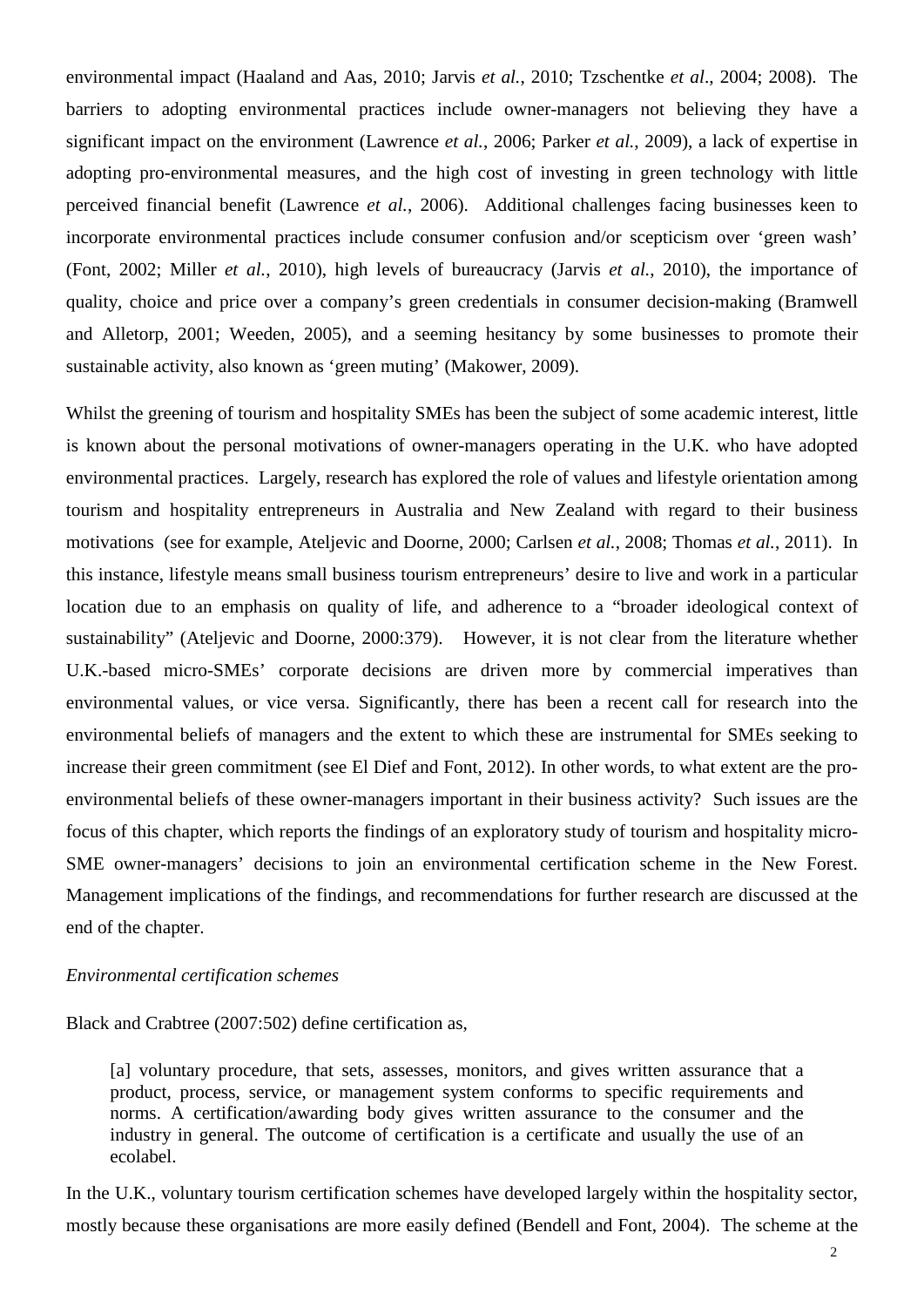heart of this paper is the Green Leaf Tourism Scheme (GLTS), a certification programme operated and validated by the New Forest District Council (NFDC) and situated in Hampshire. Tourism is a key economic driver for the New Forest National Park, and it attracts 13.5 million visitors per year, generating more than £400 million per annum, and creating almost 8,000 jobs (NFDC, 2011). The GLTS was originally developed in 2006 as a (free) certification scheme and currently has 160 members, chiefly accommodation providers, with a minority of members operating local shops and visitor attractions. The scheme highlights the importance of caring for and protecting the New Forest environment, largely through objectives aimed at reducing car usage, promoting local produce and artisan skills, encouraging wildlife and native plants, minimising waste, protecting valuable natural resources, and promoting responsible tourist behaviour and the wider benefits of community tourism. Significantly, there is no mention of the commercial advantages associated with sustainability. Whilst Tourism South East (2007; 2010) in England investigated visitor attitudes towards environmental concerns and certification schemes, this largely revealed information about logo recognition, and there is currently no evidence of research into the motivations of owner-managers for joining the Green Leaf Tourism Scheme.

## *Personal motivations for adopting pro-environmental business measures*

While much of the academic research into SME decision-making has identified an emphasis on the entrepreneurial quest for profit, it is important to consider that additional motivations may be at play, particularly when seeking to understand how small business owner-managers implement CSR and other ethics-related decisions (see Fassin *et al.*, 2011). As noted earlier, the promoted benefits of joining a green certification scheme derive from a reduction in running costs (for example, water, waste and energy), marketing and PR gains, and a chance to decrease the environmental impact of the business. In addition, membership can help businesses to become more environmentally aware (Russillo *et al.*, 2008). However, whilst it is possible to accurately validate a reduction in resource usage, the proclaimed marketing advantage is somewhat contested, not least because consumers do not always consider environmental certification in their accommodation choice decisions even when they say they do (see Jones and Weeden, 2011). Additional constraints for SME owner-managers include the perceived high financial cost of complying with schemes' environmental standards, the onerous amount of bureaucracy attached to membership, owner-managers' limited knowledge and awareness of available schemes, and little personal expertise in pro-environmental measures (see Carlsen *et al.*, 2001; Font and Buckley, 2001; Jarvis *et al.*, 2010; Vernon *et al.*, 2003). In addition to their lack of awareness regarding available schemes, research indicates SME owner-managers have low levels of eco-literacy (Tilley, 2000), and little knowledge about the environmental impact of their business activities (Horobin and Long, 1996; Jarvis and Pulido Ortega, 2010).

Previous research indicates socially responsible managers are key drivers for incorporating CSR policies in business (Godos-Díez *et al.*, 2010; Jones and Weeden, 2011). However, micro-SME owner-managers,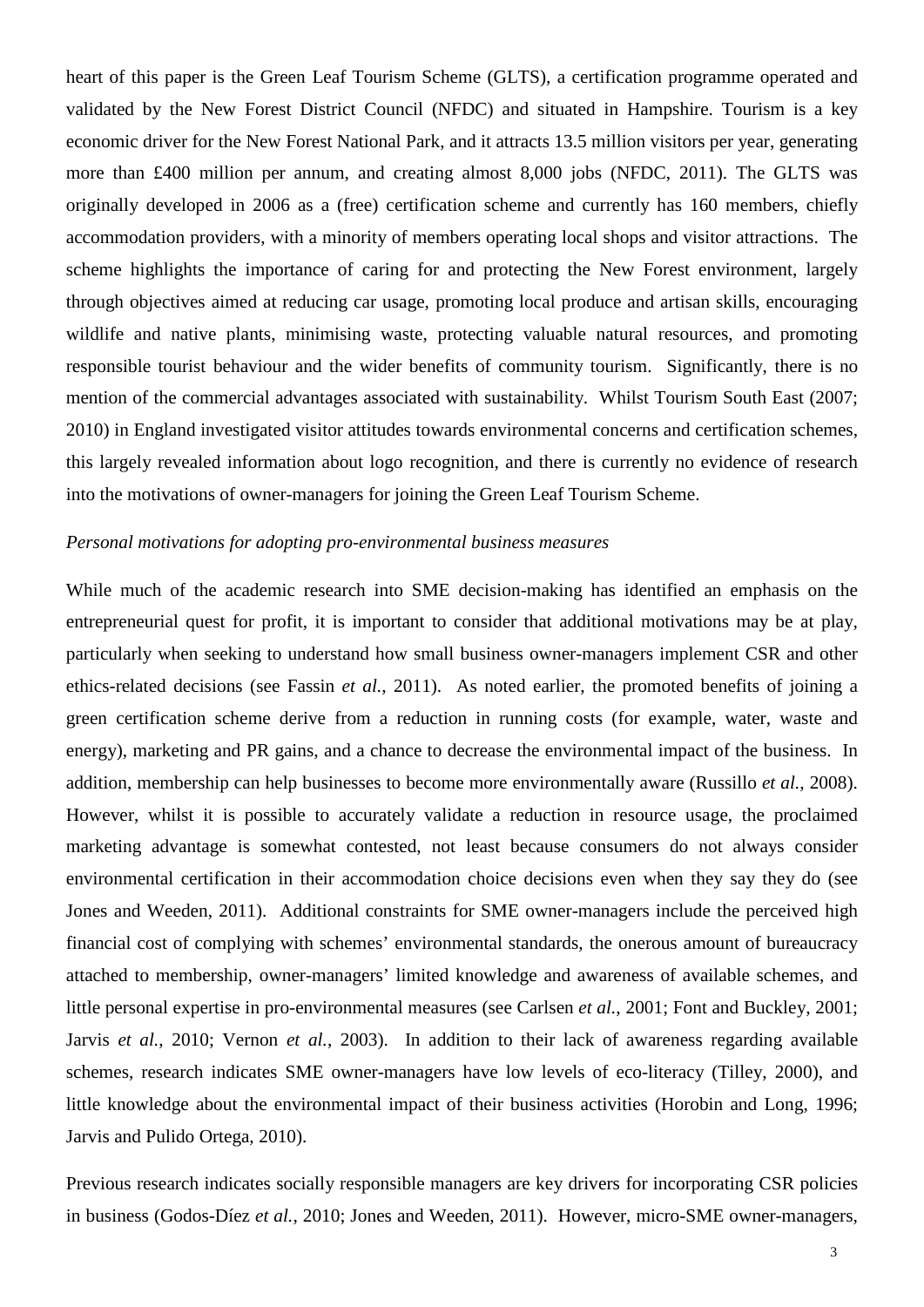by the very nature of their occupation, spend a great deal of their time and often-limited resources on generating income. Consequently, even if they are interested in incorporating environmental measures into their business activity, they may have little time to research how to effectively achieve such an objective. Likewise, eco-oriented managers are essential for the successful adoption and implementation of environmental management practices (El Dief and Font, 2012). Notably, when seeking to understand small-business owners' environmental commitment, desire to achieve a sustainable business will also vary according to the strength of an individual's ethical belief system and the perceived importance of the ethical issue (Haines *et al.*, 2008). Indeed, the extent to which an individual believes it important to conduct business in accordance with their environmental beliefs will also depend on the level of involvement they have with the issue and the extent to which they feel a sense of personal moral obligation, or responsibility, to protect the environment.

Involvement is a key variable in understanding both consumers and business decision-making and can be explained as "the importance a specific act or behaviour has to the individual" (Haines *et al.*, 2008:390). Involvement is of particular interest to this study because the more important a decision becomes to an individual, the more likely he/she will spend time and effort over the decision. Similarly, in a situation involving an ethical issue (such as reducing the environmental impact of a business), the higher the level of moral involvement, the more likely individuals will overcome any perceived hindrances preventing them from making an ethical judgement. However, the perception that signing up to an environmental certification scheme incurs an onerous level of bureaucracy (as just one example) may deter even a highly motivated individual with strong environmental beliefs.

In tourism and hospitality SMEs, research indicates environmental motivations were revealed to originate from owner-managers' personal beliefs that it is morally right to be sustainable in business (Tzschentke *et al.*, 2004), and protecting the environment is a crucial part of the social responsibility of any business activity (Rivera and De Leon, 2005). Arguably, if protecting the environment is of key importance to the owner-manager of a tourism or hospitality SME then he/she is more likely to make the effort to join a certification scheme. On the other hand, those who attach less importance to pro-environmental behaviour and who are attracted to joining such a scheme more for the associated benefits of marketing and PR are arguably less likely to overcome the extra cost, time and effort involved in becoming a member.

A review of the literature has a raised a number of key issues to be examined. As mentioned previously, there is limited research into micro-SME owner-managers' environmental values and whether these are important in joining an environmental scheme (El Dief and Font, 2012; Tzchentke *et al.*, 2004). In addition, further research is needed on the strategic decisions of micro-SMEs (Thomas *et al.*, 2011), the role of environmental motivations (Fassin *et al.*, 2011), and the extent to which membership of ecocertification schemes increases the environmental awareness of owner-managers (Russillo *et al.*, 2008).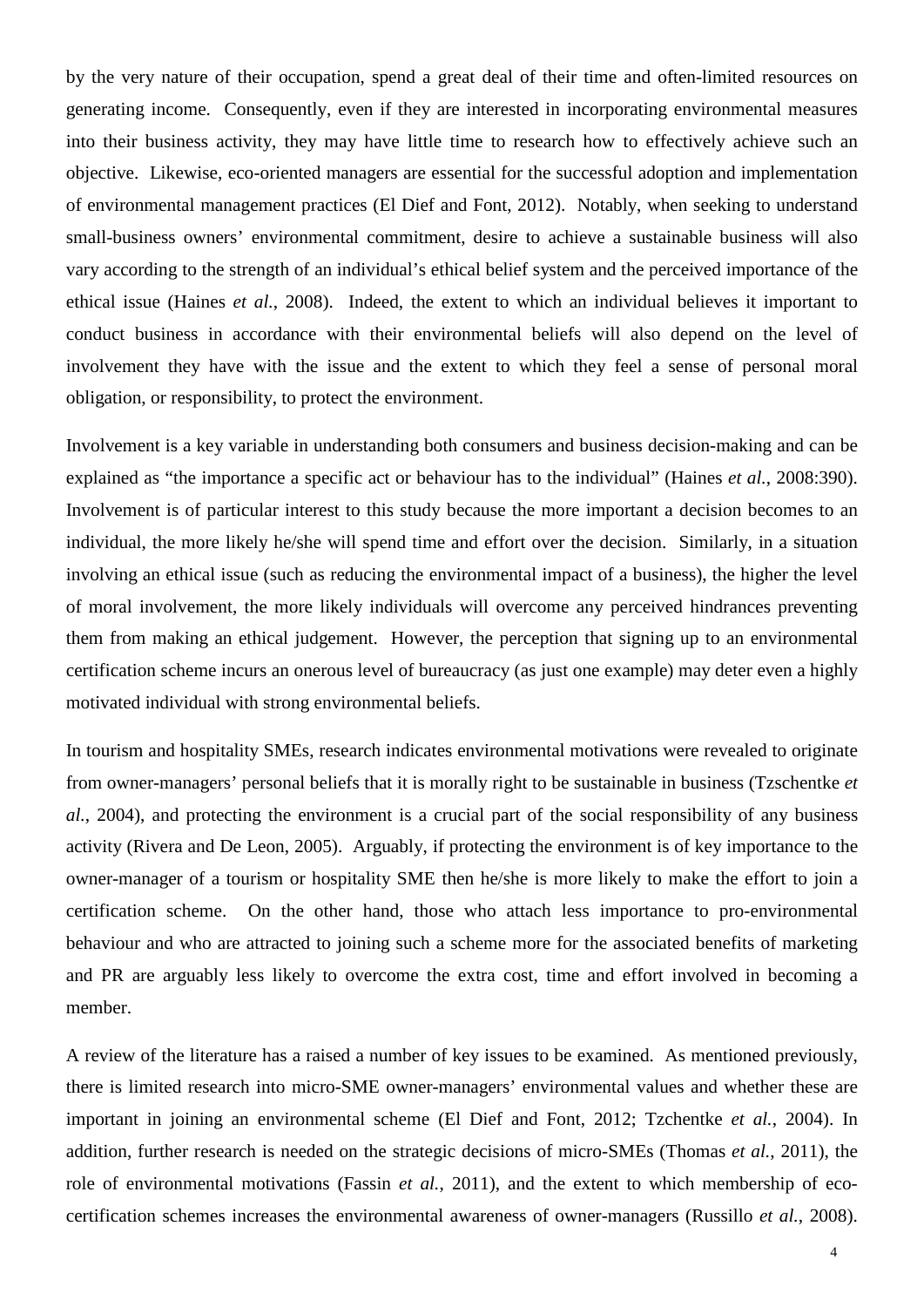This paper thus contributes to an improved understanding of such issues by clarifying to what extent New Forest micro-SME owner-managers are driven by commercial and/or environmental motives, and whether their ethical beliefs underpin their motivations for joining the scheme. All of these points will be examined by exploring their reasons for joining the GLTS, investigating their beliefs regarding membership of the scheme, and revealing whether affiliation to the GLTS has increased their awareness of the environmental impact of their business. Finally, this chapter will offer conclusions on micro-SME owner-managers' experiences of being members of GLTS with regard to some of the challenges this incurs.

### *Methodology and methods*

To explore the above key questions, a positivistic approach was used to study micro-SME members of the New Forest GLTS. While in-depth interviews or focus groups might have been more appropriate to tease out owner-managers' motivations, their environmental awareness and any underlying ethical issues influencing their reasons for joining the scheme, a quantitative method gave all current members the opportunity to contribute to the study. This method also allowed for greater ease of comparison with previous motivation research. For example, El Dief and Font (2012) used questionnaires to investigate the motivations of Red Sea hotels in adopting environmental practices, as did Lawrence *et al.* (2006) in their study of sustainable practices among SMEs in New Zealand. Arguably, neither quantitative nor qualitative approaches are error-proof for studying motivation within tourism research, as each possesses advantages and disadvantages (Hsu and Huang, 2008). As a result, the survey in this study was specifically designed to be brief, not only to minimise respondent fatigue (Bryman and Bell, 2007), but also because in the context of SMEs, often only one person is responsible for a variety of marketing, accounting, and operational tasks. Potential respondents would likely have little time for either in-depth interviews or the completion of long questionnaires (see Fellows and Liu, 2007; Lawrence *et al.*, 2006).

The survey consisted of open ended and closed ended questions. Respondents were firstly asked to reflect on their initial reasons for joining the scheme. They were then prompted to identify their level of agreement with fifteen belief statements regarding their membership of the GLTS. These statements were grounded in the literature and intended to reveal the commercial and environmental drivers behind their decisions to join the scheme. One of the statements specifically addressed the moral imperative associated with membership. Respondents were asked a further open-ended question as to whether the scheme had made them more aware of the environmental impact of their business activities. Finally, the micro-SME representatives were asked to comment on their experiences of being members of the GLTS.

An intern working for the New Forest District Council (NFDC) distributed the survey via email to current members of the GLTS scheme in the New Forest in June 2011. A total of twenty-three out of one hundred and sixty members completed the survey, a 14% response rate. It is possible this response was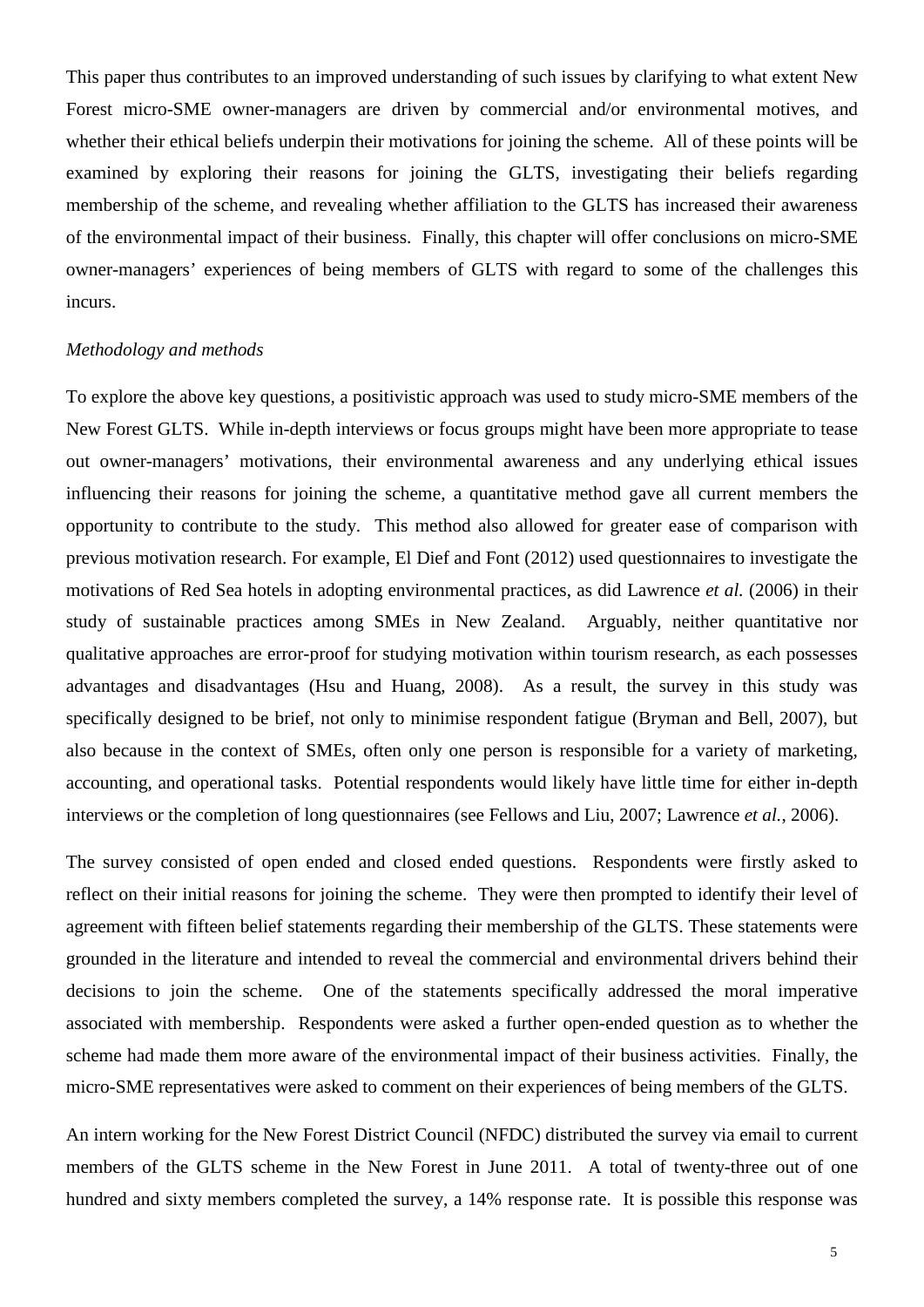due to members' lack of time as the survey was administered during the summer season, and might also indicate the presence of non-response bias, with those not responding potentially holding different views from those who completed the survey. Additional bias may have arisen due to respondents being requested to return questionnaires to the NFDC offices, possibly restricting the openness of their answers. Conversely, several respondents remained anonymous, potentially encouraging greater honesty with regard to their motivations for joining and their beliefs regarding the benefits of membership. There were several limitations associated with this method of data collection. Firstly, respondents could not clarify any of the survey questions, and secondly, it did not allow the opportunity to probe for a deeper understanding of underlying issues (Amaratunga *et al*., 2002; Bryman and Bell, 2007). However, while the sample may not have been representative of all members, and despite some of the associated biases and limitations, the data provide a valuable insight into the key research objectives of this study.

### *Findings and discussion*

Of the twenty-three businesses that completed the questionnaire, eleven were self-catering units, seven were guesthouse B&Bs, two were hotels, two were attractions, and one a charitable trust. Eighteen surveys were completed by owner-managers, four by managers, and one by a marketing officer.

# *Reasons for joining the GLTS*

Table 1 presents the reasons for joining the GLTS were evenly divided between commercial and environmental drivers. Mintzberg (1983) argued it was unclear whether corporate pro-environmental behaviour is driven by enlightened self-interest, (that is, profit-oriented drivers), or altruism (such as environmental motivations) and the responses in this study help support this contention nearly thirty years later. Further evidence of the blurring of motivations is highlighted by some respondents only identifying a commercial objective, others just environmental ones, while a few respondents mentioned both reasons. As Fassin *et al.* (2011) note, there are additional motivations among small business owner-managers other than those simply related to revenue generation. However, while Ateljevic and Doorne (2000) allude to a perceived polarisation of the commercial and non-commercial motives behind small tourism firms' business objectives, the study reported on here highlights the complex and nuanced nature of the motivational continuum displayed by those adopting environmental practices.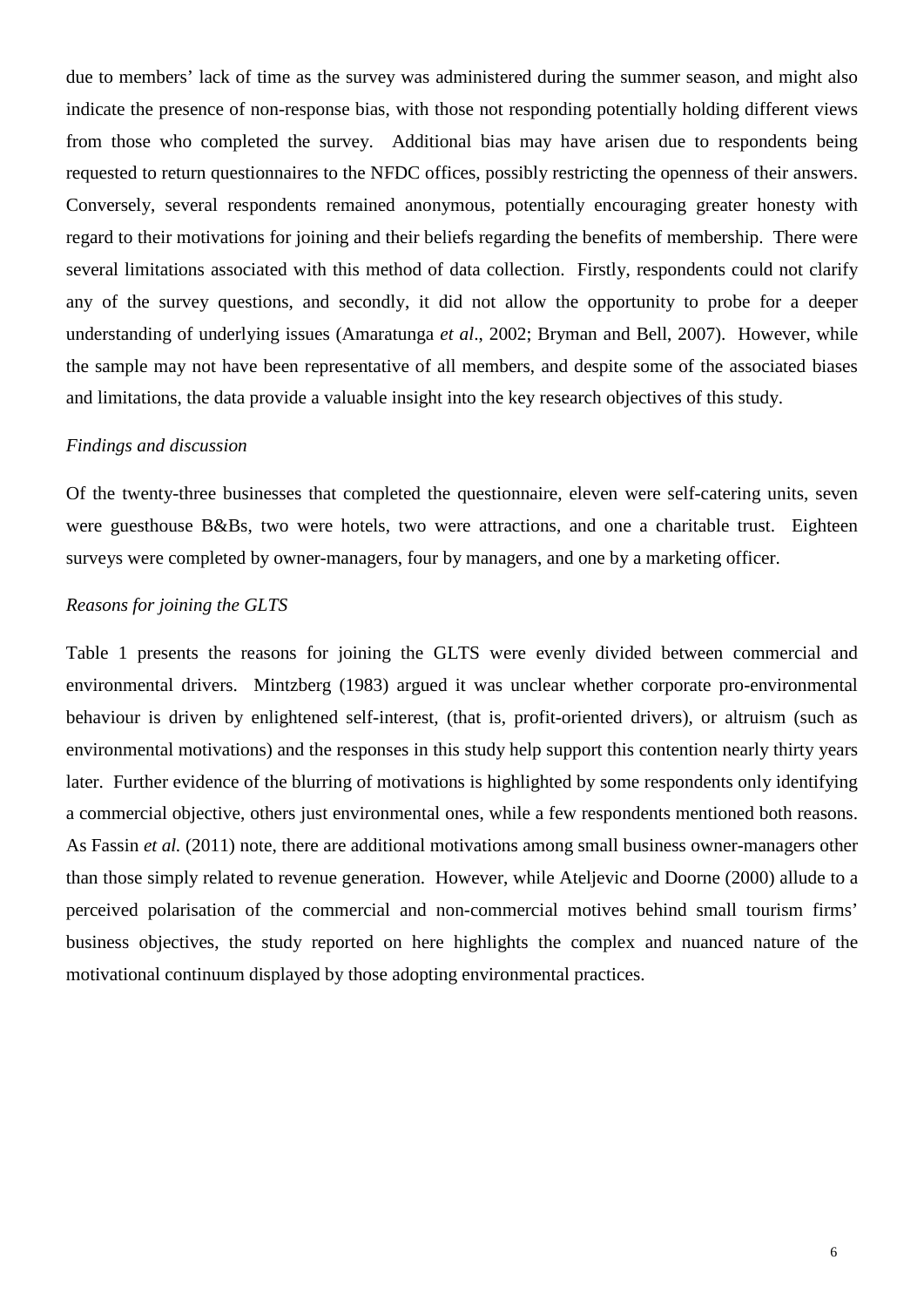# Table 1: Reasons for joining the GLTS

| Commercial drivers                                                                                          | <b>Environmental drivers</b>                                                       |  |  |  |  |  |
|-------------------------------------------------------------------------------------------------------------|------------------------------------------------------------------------------------|--|--|--|--|--|
| To help promote our green activities of our<br>business $(5)$                                               | To help the environment/be environmentally<br>friendly $(6)$                       |  |  |  |  |  |
| To acquire the green leaf logo on NFTA<br>advertising $(3)$                                                 | To help demonstrate the green credentials of my<br>business $(5)$                  |  |  |  |  |  |
| We liked the scheme because it was locally run<br>and that has greater appeal than a national scheme<br>(2) | I am doing some of these environmental things<br>already so why not advertise it   |  |  |  |  |  |
| It is a good scheme to be affiliated with                                                                   | To become more environmentally aware                                               |  |  |  |  |  |
| To be kept updated when new things become<br>available                                                      | To promote green living                                                            |  |  |  |  |  |
| To get promoted in the New Forest Where to Stay<br>guide                                                    | To act as an exemplar to the community in<br>fulfilment of our charitable purposes |  |  |  |  |  |
| To find out about other providers in the Forest                                                             | To run a holiday accommodation business that fits<br>with the New Forest values    |  |  |  |  |  |
| It is cheaper than the Green Tourism Business<br>Scheme                                                     | It provides guidance on how to be green                                            |  |  |  |  |  |
| To strengthen our marketing                                                                                 | To encourage recycling                                                             |  |  |  |  |  |
| To increase my customer appeal                                                                              | To help respect nature                                                             |  |  |  |  |  |

Respondents revealed a total of 36 different reasons for joining the GLTS. Of these, nineteen can be categorised as environmentally oriented, with the most commonly cited being to 'help the environment and/or be environmentally friendly.' As one B&B owner stated,

We have always been concerned about environmental issues and have always practised an environmentally friendly policy in our personal lives. When beginning the Guest House business some 4 years ago, the concern continued through our work and we are keen to encourage guests to adopt similar principles, at least while they stay with us. We feel it's important to set a good example.

This echoes the findings of previous research by Rivera and De Leon (2005), who argue a crucial objective of all business should be to protect the environment. It also recalls the work of Jarvis *et al.* (2010) who noted a key driver for SMEs to go green was to reduce the environmental impact of their business.

Five owner-managers joined the GLTS to 'demonstrate the green credentials' of their business, thus indicating a certain level of pride at running a sustainable business. Their declarations seemed carefullyworded, and their openness runs counter to research which notes some businesses are hesitant to proclaim green credentials, preferring instead to 'mute' such achievements (see Makower, 2009). Promoting the businesses' green activities was the most often mentioned commercial driver, followed by additional marketing benefits such as being able to use the green leaf logo, or to be included in a local guidebook. These improved marketing and PR opportunities findings also confirm previous research (see Harris,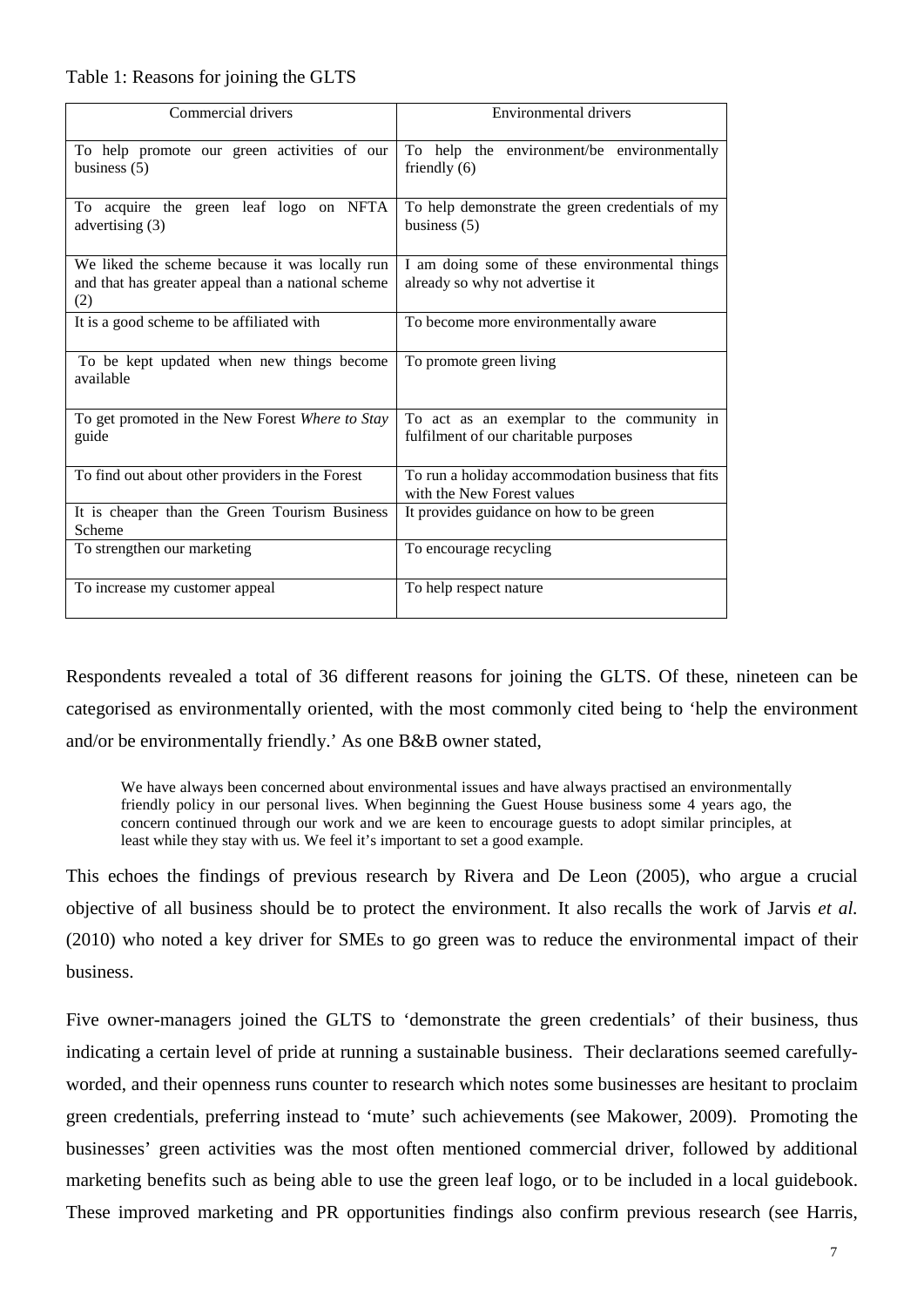2007; Lynes and Andrachuk, 2008), and the following quote is one example of a marketing oriented objective,

The right to yet another icon gave us a marketing advantage. Other than that, green doesn't seem much of a factor. I can't say that a business won't find green a marketing advantage. I don't know, but I do know that I haven't seen much ... any ... mention of green as a factor in visitors' criteria for praising accommodation on TripAdvisor.

Of particular note is the fact that three respondents joined the GLTS because 'someone from the Council' advised them to become members. This adds additional complexity as this reason lies outside the motivational continuum. In fact, it is rather dispiriting that a few owner-managers of micro-SMEs in the New Forest are failing to acknowledge either the commercial and/or environmental motivations to join the scheme. This is also contrary to the findings of Fassin *et al.* (2011), who argue small business owners increasingly understand the importance of combining CSR activities in their business decisions.

# *Beliefs relating to GLTS membership*

Following the open-ended question related to their reasons for joining the GLTS, respondents were asked their level of agreement regarding membership from a list of beliefs taken from the literature, as shown in Table 2 (see El Dief and Font, 2012; Hartmann and Ibáñez, 2006; Jarvis *et al.*, 2010; Lynes and Andrachuk, 2008; Miller *et al.*, 2010; Rivera and De Leon, 2005; Tzschentke *et al.*, 2008; Weeden, 2005).

| Perception                                                                    | Agree | Somewhat<br>agree | Somewhat<br>disagree | Disagree | N <sub>0</sub><br>Opinion |
|-------------------------------------------------------------------------------|-------|-------------------|----------------------|----------|---------------------------|
| There are clear marketing benefits                                            | 29%   | 66%               | 0%                   | 5%       | 0%                        |
| GLTS provides my<br>business<br>with a<br>competitive advantage               | 5%    | 48%               | 33%                  | 5%       | 9%                        |
| GLTS helps me build loyalty with my<br>customers                              | 0%    | 24%               | 14%                  | 38%      | 24%                       |
| GLTS helps reduce the cost of my water<br>bills                               | 10%   | 24%               | 33%                  | 19%      | 14%                       |
| GLTS helps me charge premium prices to<br>environmentally concerned customers | 0%    | 0%                | 33%                  | 57%      | 10%                       |
| GLTS is simply a public relations marketing<br>exercise                       | 5%    | 14%               | 24%                  | 48%      | 9%                        |
| Consumers are increasingly<br>demanding<br>green products and services        | 19%   | 52%               | 10%                  | 14%      | 5%                        |
| Consumers are using such schemes as part<br>of their decision making process  | 5%    | 19%               | 19%                  | 19%      | 38%                       |

Table 2: Beliefs related to membership of the Green Leaf Tourism Scheme (GLTS)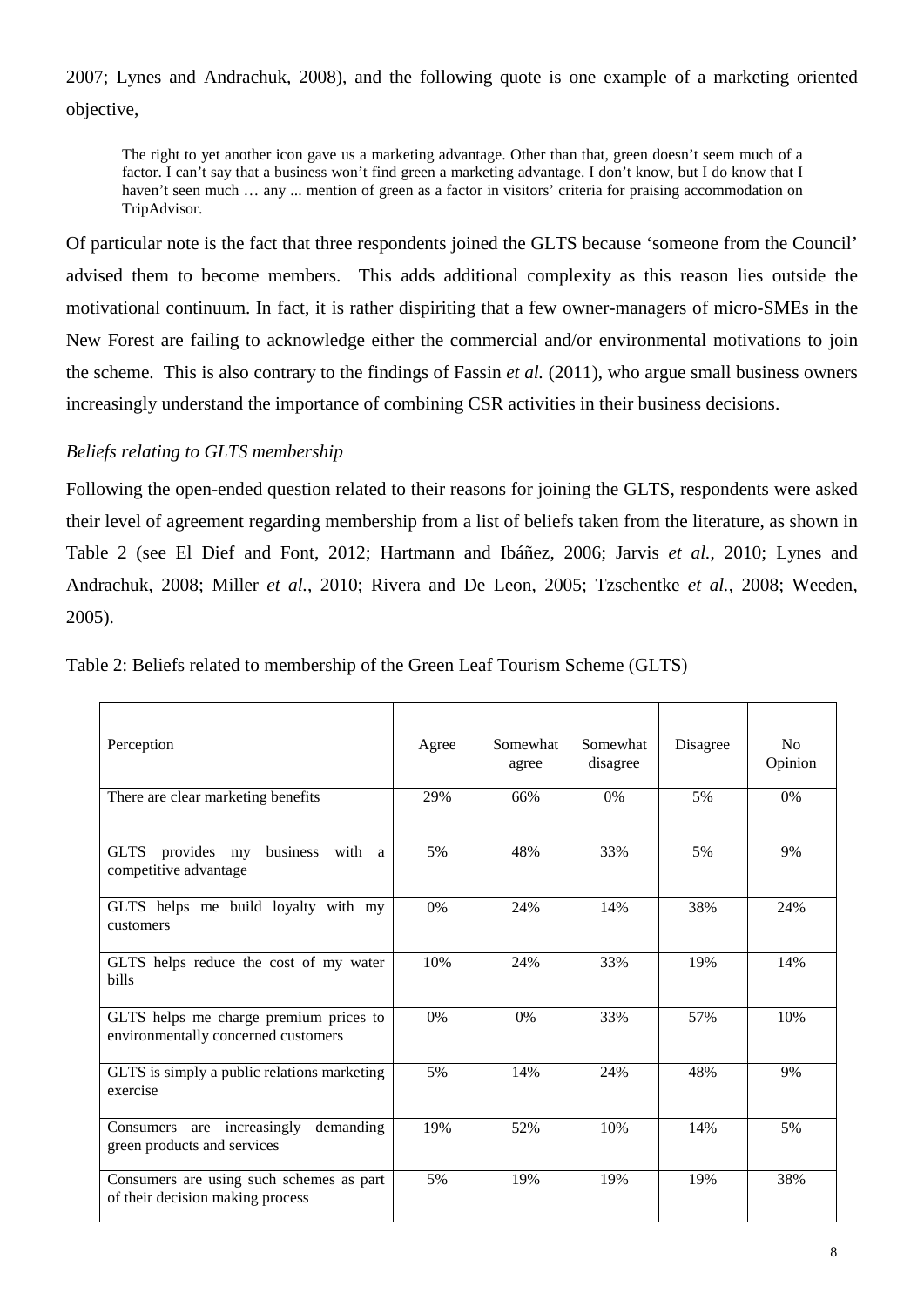| with<br><b>Consumers</b><br>concerned<br>are<br>more<br>comfort, quality or price of the product than<br>green schemes such as GLTS | 43% | 29% | 14% | 9%    | 5%    |
|-------------------------------------------------------------------------------------------------------------------------------------|-----|-----|-----|-------|-------|
| The scheme blurs with other national<br>certification<br>schemes<br>which<br>confuses<br>customers                                  | 0%  | 10% | 32% | 29%   | 29%   |
| It is morally right that businesses in the<br>New Forest should become a member of the<br><b>GLTS</b>                               | 38% | 47% | 5%  | 5%    | 5%    |
| has made me<br><b>GLTS</b><br>- of<br>more<br>aware<br>environmental impact of running a business                                   | 29% | 52% | 14% | $0\%$ | 5%    |
| It is important for my business to be part of<br>a scheme such as the GLTS                                                          | 30% | 55% | 10% | 0%    | 5%    |
| GLTS helps protect the environment in the<br>New Forest                                                                             | 48% | 42% | 5%  | 5%    | $0\%$ |
| It helps make the New Forest a sustainable<br>destination                                                                           | 52% | 29% | 5%  | 0%    | 14%   |

While 95% of respondents generally agreed there were clear marketing benefits from membership of the GLTS, only 53% of them considered this gave their business a competitive advantage, and 38% considered it offered no advantage at all. These conflicting views can be found in many previous studies. For example, research indicates companies join certification schemes because they believe they will receive better promotional opportunities (see Harris, 2007; Jarvis *et al.*, 2010; Tzschentke *et al.*, 2008). Conversely, studies also reveal businesses do not always equate increased promotional prospects with competitive advantage (see Ayuso, 2007; Jones and Weeden, 2011; Weeden, 2005). Twenty-four per cent of those surveyed also thought being a member enabled them to increase customer loyalty, while 52% disagreed, and 24% were undecided. It has been suggested that green brands offer an emotional link for customers thereby increasing loyalty (see Hartmann and Ibáñez, 2006), although it seems the respondents in this survey were unconvinced of this connection.

In terms of resource usage, only 34% of respondents agreed the scheme had helped reduce their water bills, with 52% claiming they had not benefited at all financially. A further 14% were unsure as to whether they had reduced their running costs. This contradicts the work of both Jones and Weeden (2011) and Tzschentke *et al.* (2004), who cite the promise of a reduction in running costs to be a significant factor for membership. Notably, 90% of respondents disagreed membership of the GLTS enabled them to charge higher prices. Miller *et al.* (2010) argue not being able to charge premium prices may be due to certification schemes not being widely known, while other research indicates consumers value quality, price and choice over a company's green credentials (Bramwell and Alletorp, 2001; Weeden, 2005).

Significantly, only 19% of respondents were cynical about the environmental objectives of the GLTS scheme, and the vast majority (75%) did not believe it was simply a marketing and PR exercise. This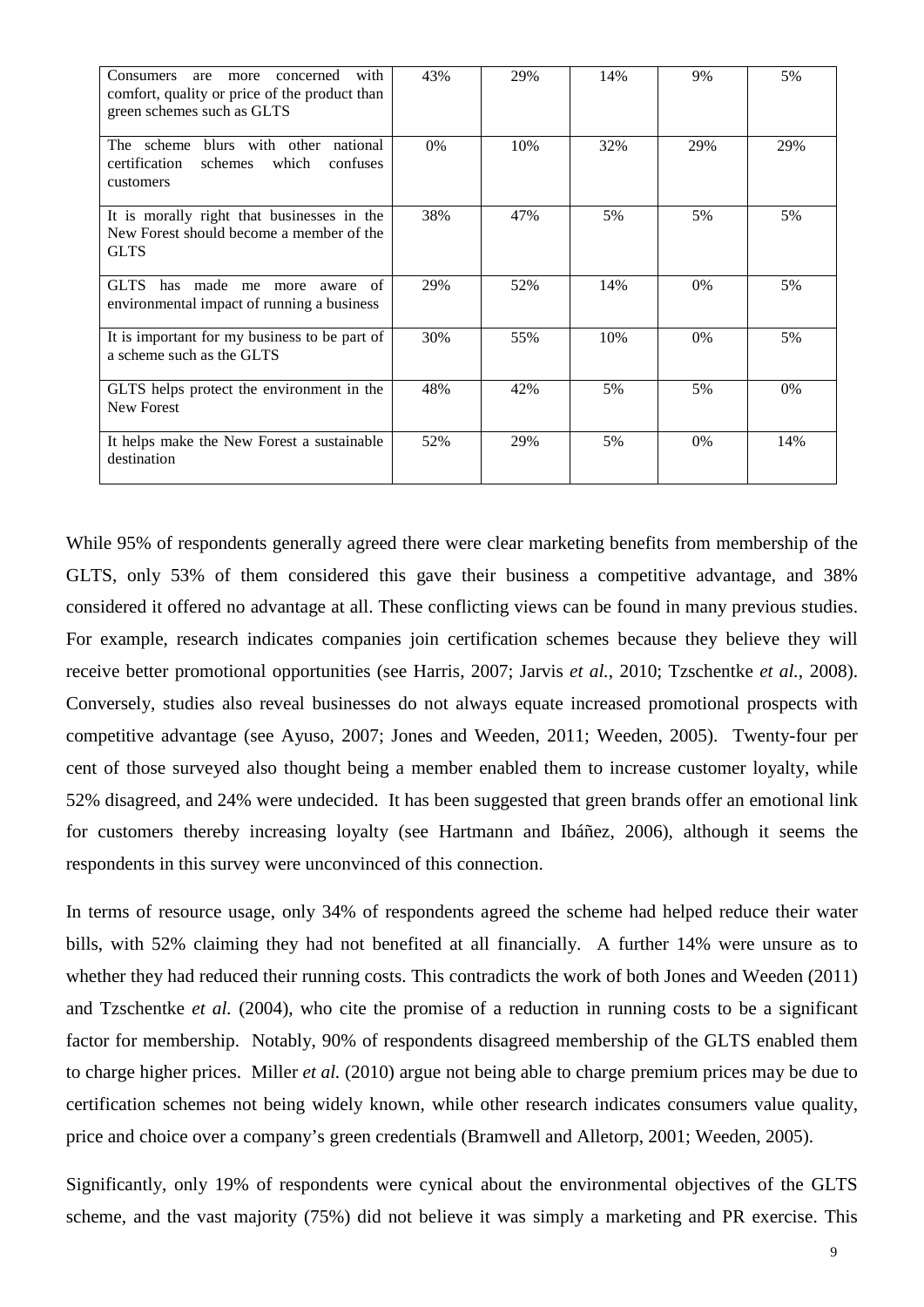suggests they were confident the GLTS scheme was primarily concerned with the promotion of sustainable business practices rather than just being a marketing initiative. Arguably, this is due to the NFDC's emphasis on the environmental objectives when promoting the scheme to the local businesses. Their perceptions about consumer demand were rather mixed. For example, 71% reported consumers were increasingly demanding green products and services, while 72% thought consumers were more interested in the quality, comfort and price of the product than whether they were members of an environmental certification scheme. Such inconsistencies are also evident in the literature, which may be indication of the attitude-behaviour gap (see Miller *et al.*, 2010; Weeden, 2008), whereby consumers say they are interested but in fact are more concerned with price and quality than environmental issues (see also Font and Epler Wood, 2007). Significantly, while the literature indicates consumer confusion over the number and range of certification schemes available (Font, 2002; Haaland and Aas, 2010; Miller *et al.*, 2010), 61% of respondents did not think the GLTS blurred with other national schemes, thus causing confusion, and 29% of respondents were unsure.

Respondents held strong beliefs in relation to their perceptions of the environmental imperatives of GLTS membership. For example, 85% believed it was morally right that businesses in the New Forest should join the GLTS and it was important for their business to be a member. This finding echoes the work of Tzschentke *et al.* (2004) who found a prime motivation for SME hotels to 'go green' were the ethical beliefs of the owner-managers. However they also acknowledged the complexity of ethical motivations, echoing the work of Haines *et al.* (2008) who recognised the varying level of small business owners' moral commitment to protecting the environment.

Looking again at Table 2, 81% thought joining the scheme had increased their personal awareness of the environmental impacts of their business. This finding refutes the work of Jarvis and Pulido Ortega (2010), Lawrence *et al.* (2006), and Parker *et al.* (2009), who argued SMEs did not believe their businesses negatively impacted the environment. Ninety-one per cent of respondents said the scheme enabled them to help protect the environment, and 81% believed it made the New Forest a sustainable destination. Such findings support research by Russillo *et al.* (2008) who noted an increased awareness of environmental impact as a result of certification membership, while Tzschentke *et al.* (2004; 2008), and Haaland and Aas (2010) both reveal the importance of protecting the environment. Arguably, SMEs operating within a national park like the New Forest may be more inclined to actively protect the environment. This may be due to a lifestyle choice associated with operating a micro-SME in a picturesque location (see Ateljevic and Doorne, 2000; Thomas *et al.*, 2011). However, the extent to which this is due to their prioritising environmental values or profit-oriented motivations, is unclear especially as their businesses rely on the New Forest's natural beauty to attract tourists to the area. Whilst not the principal aim of this study, exploring how lifestyle intersects with commercial and environmental motivations would likely yield a more nuanced understanding of these complexities.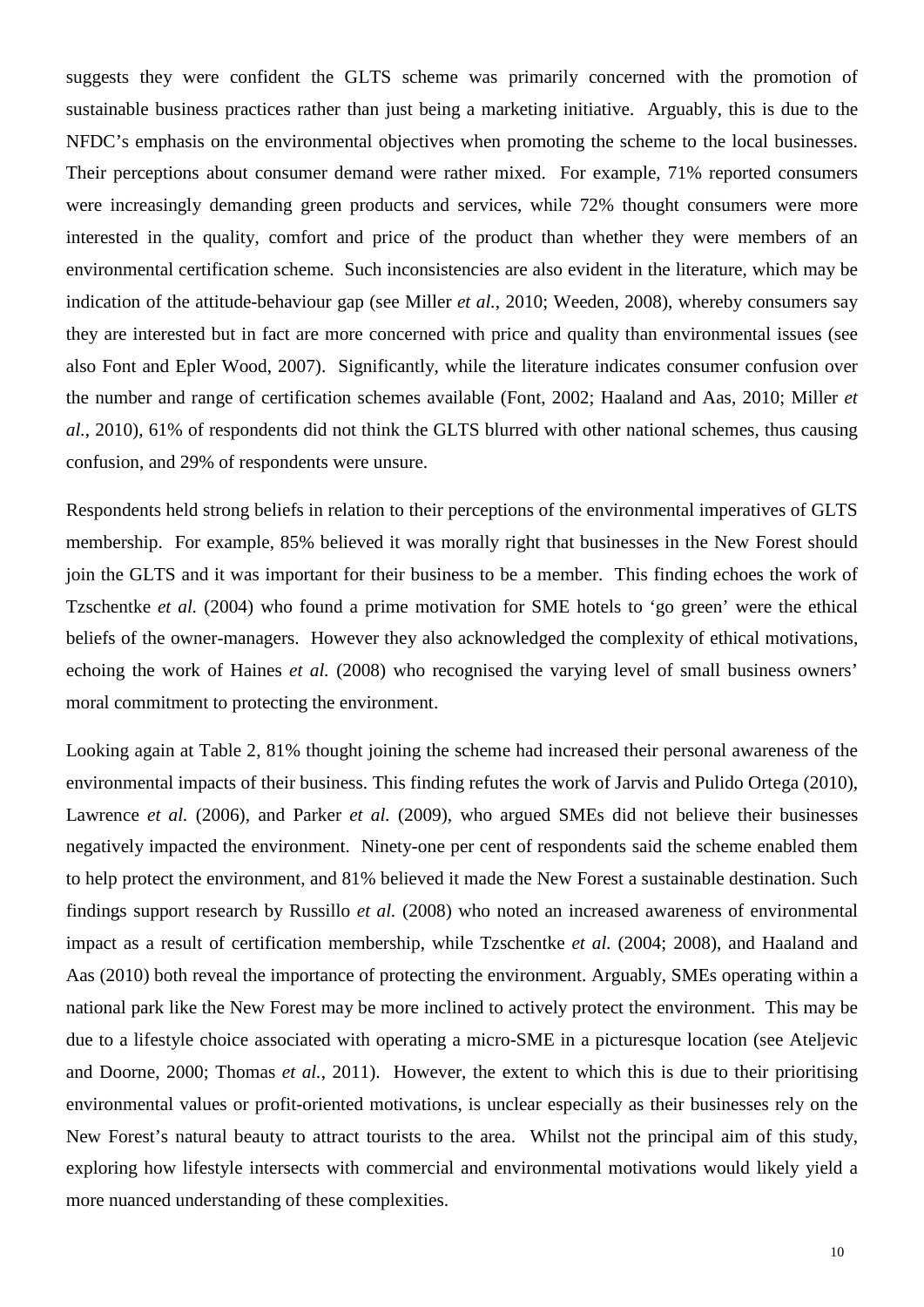The findings presented in Table 2 appear to show respondents hold strong environmental motivations, potentially stemming from the GLTS' apparent emphasis on sustainability. However, the unprompted responses presented in Table 1 present a more accurate picture of their reasons for joining the GLTS, which are more equally split between these and profit-driven motivations. In other words, this study shows pro-environmental behaviour is driven by both altruism and enlightened self-interest.

### *Extent to which membership of the GLTS increased environmental awareness*

Russillo *et al.* (2008) highlight how important certification schemes can be in facilitating business owners' environmental awareness. While one belief statement in Table 2 explored the increase in members' environmental knowledge, it was deemed useful to further probe this point and so respondents were asked their views on whether membership of the GLTS had raised their awareness of the environmental impact of their business. Of the twenty-three respondents, fourteen indicated they were more aware, seven stated they were not, while one respondent was unsure. The following quotes illustrate how two respondents believed their knowledge had grown as a result of membership,

We are a six-bedroom guesthouse and produce a huge amount of waste and use a tremendous amount of fuel energy …. the GLTS has benefited us because it has helped us to fine tune our operation in favour of the environment … and we now also use a large volume of local produce (Owner, B&B).

Answering the criteria questions alerts one to additional ways in which one can improve sustainability (Owner, hotel)

However, several respondents did not believe the scheme had added to their understanding. As one owner of a B&B stated,

Not at all, I use my own initiative.

A further comment came from the owner of a self-catering unit, who asserted,

Not much, but I am keen to learn more if information was sent out.

A different respondent was unsure as to whether their knowledge had increased but believed they had,

… learnt some round the edges, some good training, but we doubt we have changed much (Owner, self-catering unit)

The last three quotes may indicate respondents' scepticism about the effectiveness of the scheme to increase their understanding of sustainable operating practices. As noted earlier, micro-SMEs have limited time, due to the nature of their business operations, to pro-actively search for green information. Conversely, it might be the case these respondents already possessed high levels of eco-literacy (see Tilley, 2000) before becoming members.

However, the scheme appeared to have a positive wider influence, with one attraction manager stating,

… by implementing ideas such as placing stickers near light switches to remind staff to turn off lights and photocopying onto recycled paper, all staff have increased awareness of the need to be responsible and green.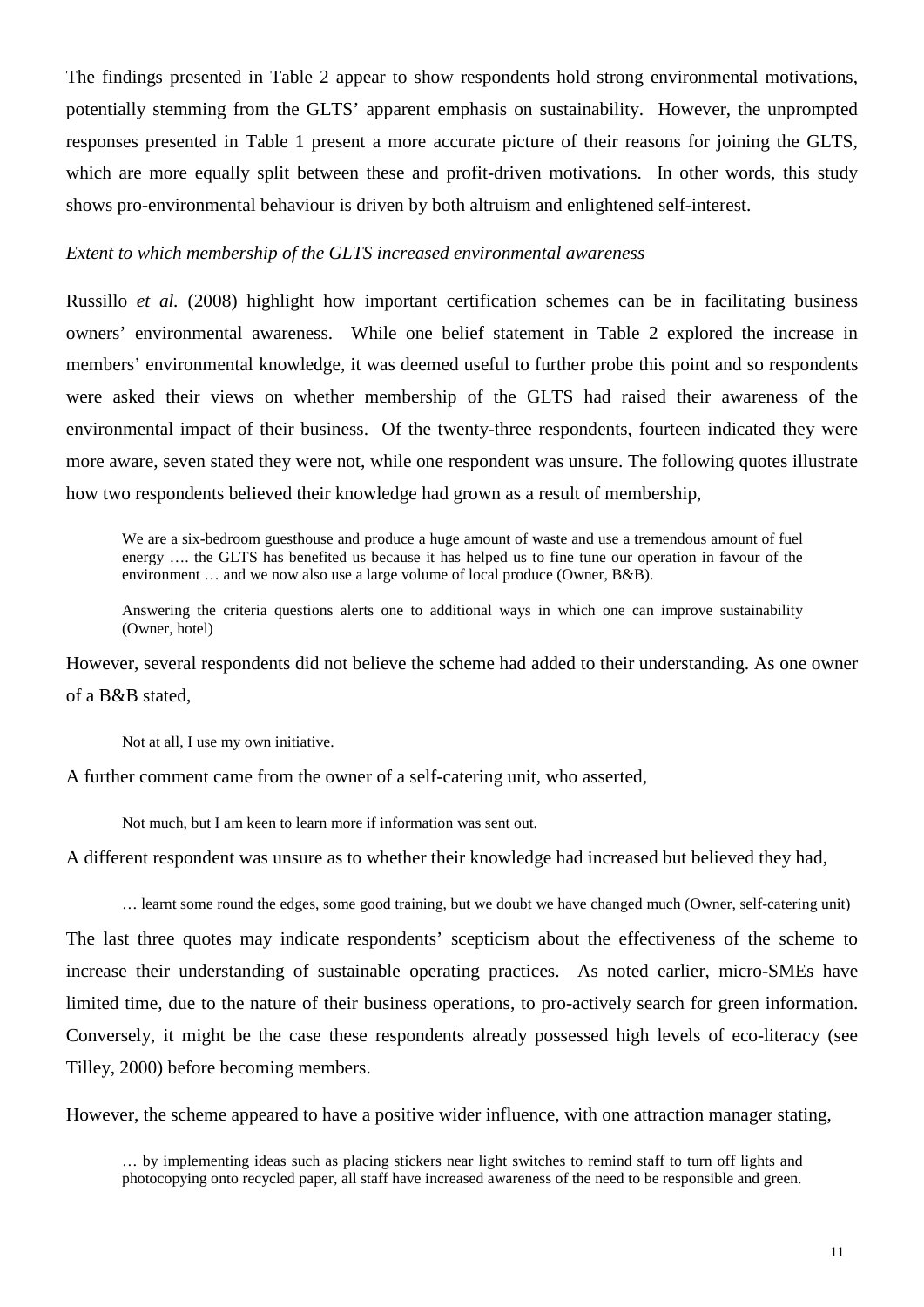With regard to the GLTS objective of increasing knowledge and understanding of environmental protection, the survey suggests this is not fully achieved. This view is further supported by one selfcatering owner who was keen to learn more about sustainability and wanted the NFDC to be more proactive in distributing relevant information.

### *Experiences of GLTS membership*

When prompted with an open-response question, their experiences were in general fairly positive. For example, one self-catering owner asserted,

Not only does it help to engender green practices but it also gives opportunities for members to meet other like minded proprietors in a relaxed environment where bonds can be made which helps foster a stronger green community spirit.

While this quote nicely encapsulates what one hopes a certification scheme would achieve, the impact of engendering green practices and community spirit was undermined by different insights from other members. For example, three respondents stressed more focused communication was needed to improve the efficacy of the scheme, and recommended the GLTS use newsletters to update members with regard to new environmental initiatives. This is particularly important for those owner-managers constrained by time. A different respondent, the manager of a charitable trust, suggested an annual update would be helpful, because she thought the scheme had,

… fallen off the edge of our thinking to the extent that I wasn't sure whether we were still members.

However, the scheme also attracted a certain level of criticism. For example, one self-catering owner thought it was simplistic,

It does not take into consideration ground heat pumps, solar panels for hot water of solar photovoltaic panels. It is currently fairly easy to be a member – the areas where everyone complies should be removed and new ones put in – raise the barrier!

As Thomas *et al.* (2011) identify, not all micro-SMEs are the same - they are in fact heterogeneous and their reflected experiences of the scheme likely impacted by a variety of internal and external factors.

Finally, one B&B owner offered a candid perspective, arguing that whilst the GLTS had merit, the issue of sustainability went beyond the specific environmental needs of the New Forest. He argued public access to the National Park worked counter to the objectives of the scheme,

Yes, the Forest itself might be sustainable without cars, but the business that provide revenue and bringing jobs and tourists will not be sustainable without cars or a civilised public transport system…if you cannot produce something creative, entirely visible, so that our visitors can reach these famed sites, you'd best abandon green policies and encourage them to bring cars. Then at least tourists could reach these sites and contribute to our local economy, which would in turn sustain the Forest as a tourist destination.

This last quote illustrates the complexity of encouraging businesses to adopt environmental practices via the use of local certification schemes. Responsibility for protecting the environment clearly rests with a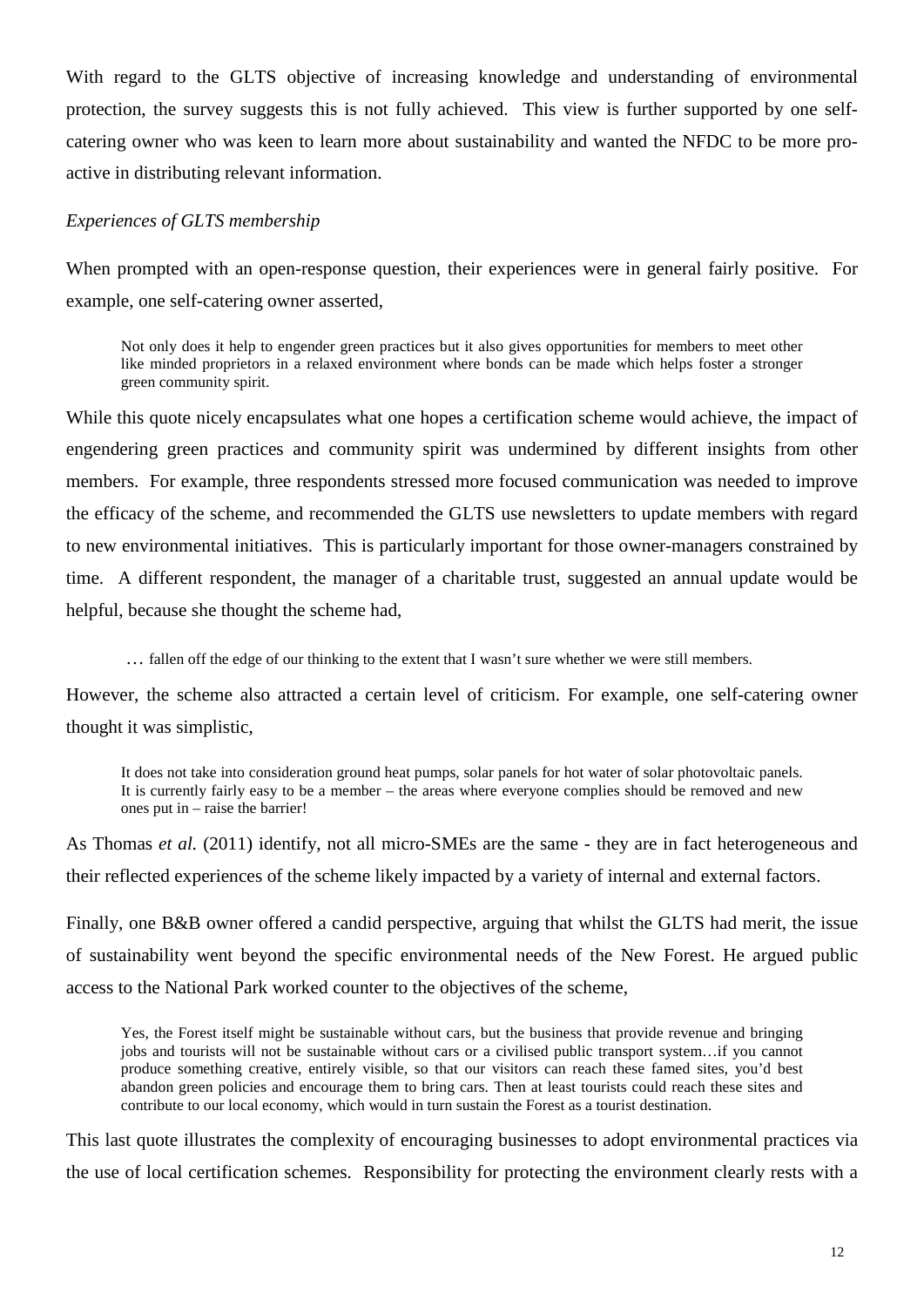range of stakeholders at local, national and international levels. Whilst significant, micro-SMEs are but one part of the process towards sustainable tourism planning in the U.K.

# *Conclusion*

To conclude, this chapter has examined the extent to which New Forest micro-SME owner-managers are driven by commercial and/or environmental motives. The results show pro-environmental behaviour is driven by both altruism and enlightened self-interest. They also highlight the complex and nuanced nature of the motivational continuum displayed by those adopting environmental practices. The study also sought to determine whether membership of certification schemes increases environmental awareness. The findings indicate the majority had gained more understanding, although some respondents felt the GLTS objective of increasing knowledge and understanding of environmental protection was not fully achieved. As to their experiences of membership, their views were generally positive although several respondents provided valid recommendations as to how to improve the efficacy of the scheme. Specifically, these centred on the need for more effective communication strategies that would motivate more owner-managers to embed environmental practices in their business operations. Finally, the study attempted to determine whether ethical beliefs underpin motivations for joining a certification scheme; however, this has been difficult to gauge, largely due to the positivistic nature of the research methods employed.

The study has revealed opportunities for future research. Given the limitations of the quantitative methods used, in-depth interviews with owner-managers of micro-SMEs might yield a better understanding of the complex nature of commercial and environmental motivations and how these support their approach to sustainable business practices. Further, the interviews could focus on how lifestyle choice might intersect with corporate decisions, and explore in more detail the balance between ethical values and the commercial demands associated with operating a successful micro-SME in the tourism and hospitality sector. These suggestions for future research can be conducted in the New Forest but also applied to certification schemes in other parts of the U.K.

# *References*

Amaratunga, D., Baldry, D., Sarshar, M. and Newton, R. (2002) Quantitative and qualitative research in the built environment. *Work Study*, 51(1), pp. 17-31.

Ateljevic, I. and Doorne, S. (2000) 'Staying within the fence': Lifestyle entrepreneurship in tourism. *Journal of Sustainable Tourism*, 8(5), pp. 378-392.

Ayuso, S. (2007) Comparing voluntary policy instruments for sustainable tourism: The experience of the Spanish hotel sector. *Journal of Sustainable Tourism,* 15(2), pp. 144-159.

Bramwell, B. and Alletorp, L. (2001) Attitudes in the Danish tourism industry to the roles of business and Government in sustainable tourism. *International Journal of Tourism Research*, 3, pp. 91-103.

Bryman, A. and Bell, E. (2007) *Business Research Methods*. 2nd edition. Oxford: University Press.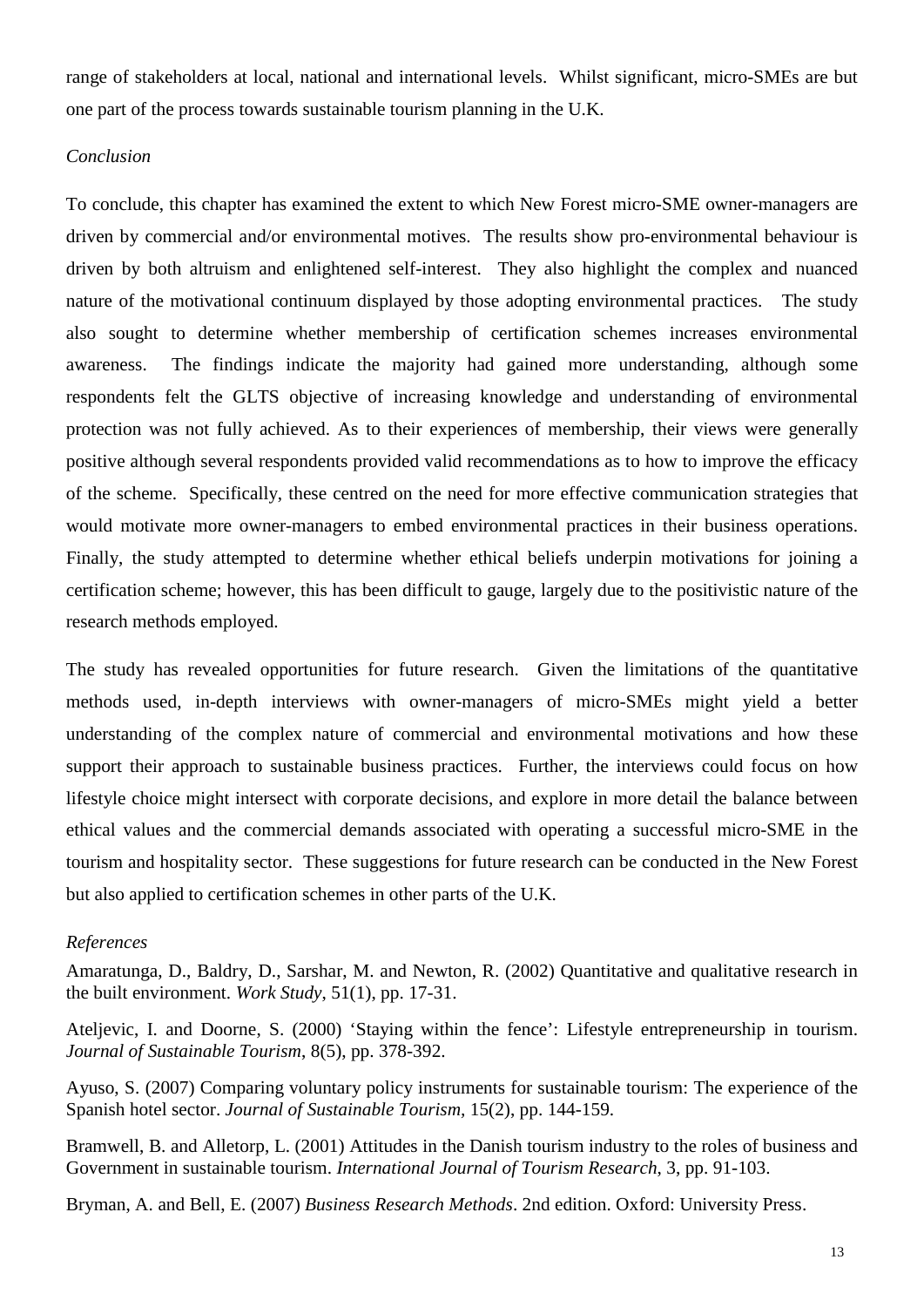Carlsen, J., Getz, D. and Ali-Knight, J. (2001) The environmental attitudes and practices of family businesses in the rural and tourism and hospitality sectors. *Journal of Sustainable Tourism,* 9(4), pp. 281- 297.

Carlsen, J., Morrison, A., and Weber, P. (2008) Lifestyle oriented small tourism firms. *Tourism Recreation Research*, 33(3), pp. 255-263.

Duarte, F. (2010) Working with corporate social responsibility in Brazilian companies: The role of managers, values and the maintenance of CSR cultures. *Journal of Business Ethics,* 96, pp.355-368.

El Dief, M. and Font, X. (2012) Determinants of environmental management in the Red Sea hotels: Personal and organisational values and contextual variables. *Journal of Hospitality and Tourism Research,* 36(1), pp.115-137.

Fassin, Y., Van Rossem, A. and Buelens, M. (2011) Small-business owner-managers' perceptions of business ethics and CSR-related concepts. *Journal of Business Ethics,* 98, pp.425-453.

Fellows, R. and Liu, A. (2008) *Research methods for construction*, 3rd ed, Chichester, Wiley-Blackwell.

Font, X. (2002) Environmental certification in tourism and hospitality: Progress, process and prospects. *Tourism Management,* 23(3) pp. 197-205.

Font, X. and Epler Wood, M. (2007) Sustainable tourism certification marketing and its contribution to SME market access, pp.147-163. In R. Black & A. Crabtree (Eds.), *Quality assurance and certification in ecotourism*. Wallingford: CABI.

Godos-Díez, J-L., Fernández-Gago, R., and Martínez-Campillo, A. (2011) How important are CEOs to CSR practices? An analysis of the mediating effect of the perceived role of ethics and social responsibility. *Journal of Business Ethics,* 98(4), pp. 531-548.

Haines, R., Street, M. D., and Haines, D. (2008) the influence of perceived importance of an ethical issue on moral judgement, moral obligation and moral intent. *Journal of Business Ethics,* 81, pp.387-399.

Haaland, H. and Aas, Ø. (2010) Eco-tourism certification – does it make a difference? A comparison of systems from Australia, Costa Rico and Sweden. *Scandinavian Journal of Hospitality and Tourism,* 10, pp. *375-385.*

Harris, S.M. (2007) Green Tick: An example of sustainability goods and services. *Management of Environmental Quality: An International Journal,* 18(2), pp. 167-178.

Hartmann, P., and Ibáñez, V.A. (*2006) Green value added. Marketing Intelligence and Planning, 24(7), pp. 673-680.*

Horobin, H. and Long, J. (1996) Sustainable tourism: The role of the small firm. *International Journal of Contemporary Hospitality Management*, 8(5), pp. 15-19.

Hsu, C.H.C. and Huang, S. (2008) Travel motivations: a critical review of the concept's development, pp. 14–27. In A. Woodside and D. Martin (Eds.), *Tourism management: analysis, behaviour and strategy*. Oxfordshire: CABI Publishing.

Inoue, Y. and Lee, S. (2011) Effects of different dimensions of corporate social responsibility on corporate financial performance in tourism-related industries. *Tourism Management,* 32, pp. 790-804.

Jahdi, K. and Acikdilli, G. (2009) Marketing communications and corporate social responsibility (CSR): marriage of convenience or shotgun wedding? *Journal of Business Ethics*, 88, pp.103-13.

Jarvis, N. and Pulido Ortega, A. (2010) The impact of climate change on small hotels in Spain. *Tourism and Hospitality Planning and Development,* 7(3), pp. 283-299.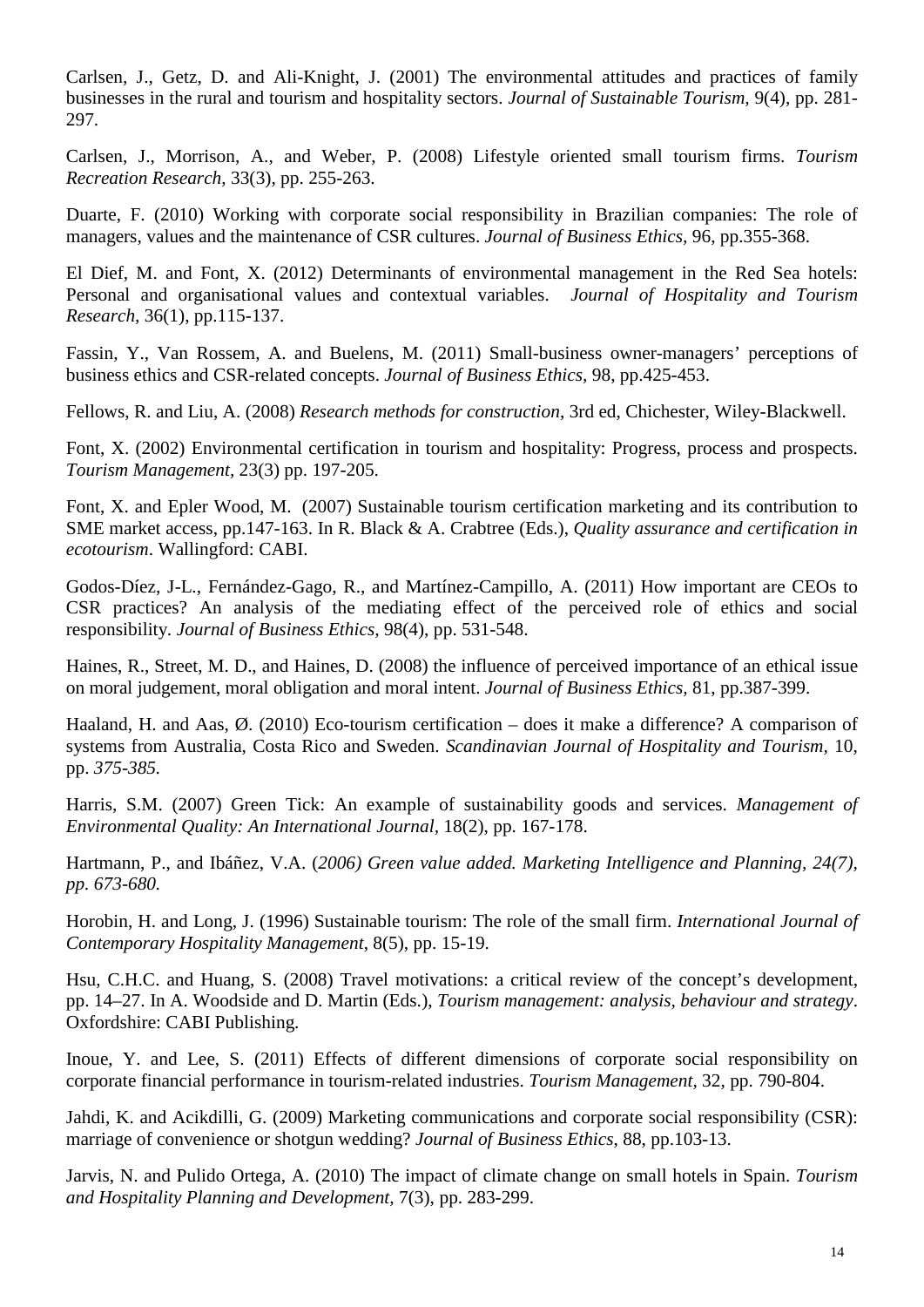Jarvis, N., Weeden, C. and Simcock, N. (2010) The benefits and challenges of sustainable tourism certification: A case study of the Green Tourism Business Scheme. *Journal of Hospitality and Tourism Research,* 17, pp. 83-93.

Jones, A. and Weeden, C. (2011) Corporate social responsibility: 'The right thing to do' or plain business sense? Paper presented at 'Advancing the social science of tourism' conference, University of Surrey, U.K., 28 June – 1 July.

Kitchin, T. (2003) Corporate social responsibility: A brand explanation. *Brand Management*. 10(4-5), pp. 312-326.

Lawrence, S.R., Collins, E., Pavlovich, K. and Arunachalam, M. (2006) Sustainability practices of SMEs: The case of NZ. *Business Strategy and the Environment,* 15, pp. 242-257.

Lynes, J.K. and Andrachuk, M. (2008) Motivations for corporate social and environmental responsibility: A case study of Scandinavian Airlines. *Journal of International Management,* 14(4), pp. 377-390.

Makower, J. (2009) *Strategies for the green economy: Opportunities and challenges in the new world of business*. New York: McGraw-Hill Professional.

Middlemiss, N. (2003) Authentic not cosmetic: CSR as brand enhancement. *Journal of Brand Management.* 10(1), pp. 353-361.

Miller, G., Rathouse, K., Scarles, C., Holmes, K. and Tribe, J. (2010) Public understanding of sustainable tourism, *Annals of Tourism Research,* 37(3), pp*.* 627-645.

Mintzberg, H. (1983) The case for corporate social responsibility. *Journal of Business Strategy*, 4(2), pp. 3-15.

New Forest District Council (2011) Tourism and Travel. [online]. Available at: http://www.newforest.gov.U.K./index.cfm?articleid=5197. Accessed March 2, 2012.

Parker, C.M., Redmond, J., and Simpson, M. (2009) A review of interventions to encourage SMEs to make environmental improvements. *Environment and Planning C: Government and Policy,* 27, pp. 279- 301.

Rivera, J., and de Leon, P. (2005) Chief executive officers and voluntary environmental performance: Costa Rica's Certification for Sustainable Tourism. *Policy Sciences,* Vol. 38(2-3), pp. 107-127.

Russillo, A., Honey, M., Rome, A., and Bien, A. (2008). *Practical steps for marketing tourism Certification. Handbook 3*. [online]. Available at: <http://www.ecotourism.org/> webmodules/webarticlesnet/templates/eco\_template\_home.aspx?a=353

Steger, U., Ionescu-Somers, A. and Salzmann, O. (2007) The economic foundations of corporate sustainability. *Corporate Governance*. 7(2), pp. 162-177.

Thomas, R., Shaw, G., and Page, S.J. (2011) Understanding small firms in tourism: A perspective on research trends and challenges. *Tourism Management,* 32, pp. 963-976.

Tilley, F.J. (2000) Small Firm Environmental Ethics: How deep do they go? *Business Ethics: a European Review*, 9, pp.31-41.

Tzschentke, N., Kirk, D. and Lynch, P.A. (2004) Reasons for going green in serviced accommodation establishments. *International Journal of Contemporary Hospitality Management*, 16(2), pp. 116-124.

Tzschentke, N., Kirk, D. and Lynch, P.A. (2008) Going green: Decisional factors in small hospitality operations. *International Journal of Hospitality Management*, 27(1), pp. 126-133.